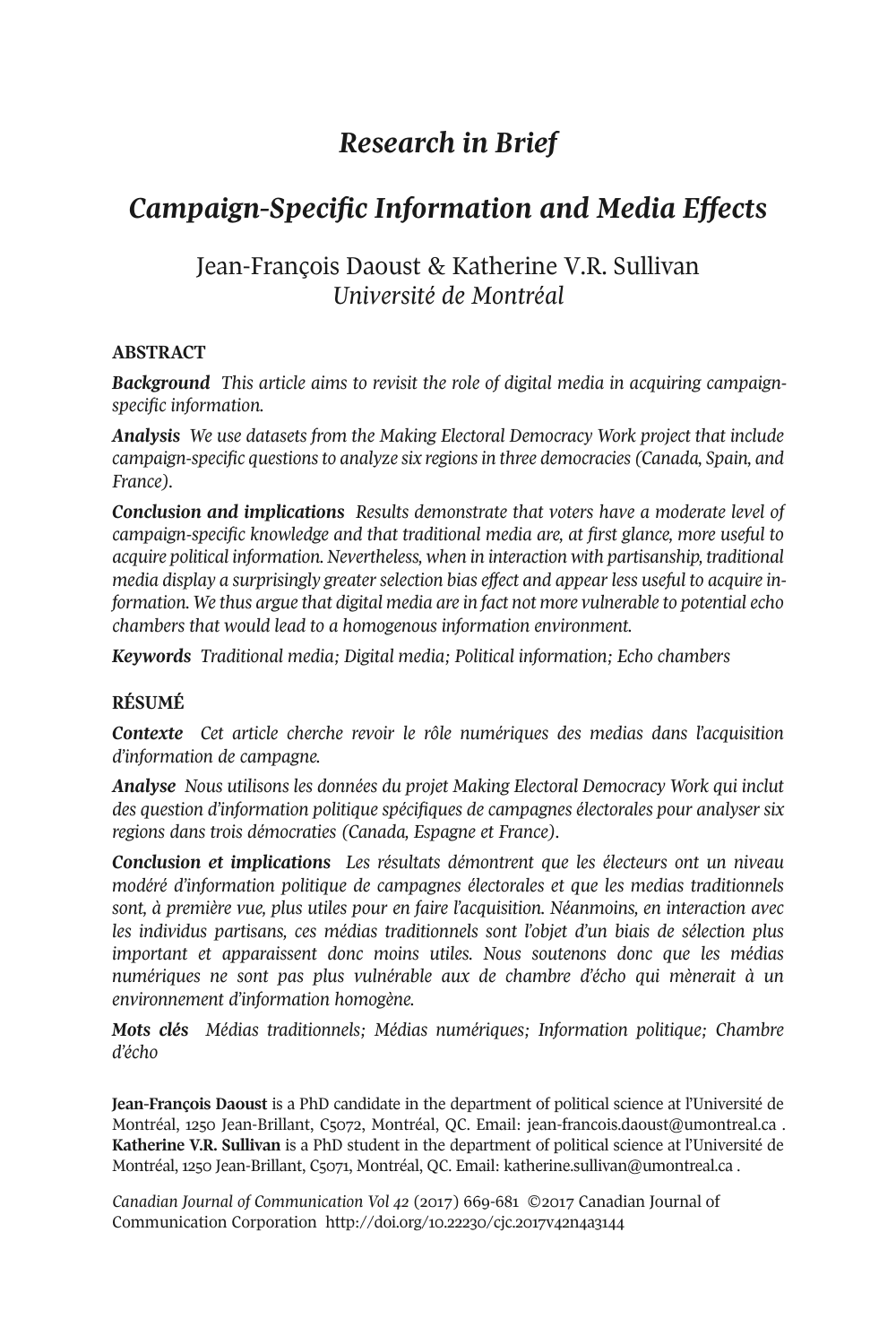## **Introduction**

Research has indicated that voters are risk averse and are loath to support unknown candidates (Alvarez & Franklin, 1994), although political information appears to be a precious commodity for citizens. Thus, there is an argument to be made for the importance of political information about the parties and candidates during electoral campaigns rather than general political information. While many scholars have studied the latter, the former has mostly been analyzed accidentally when surveys included items of political information related to specific parties and/or candidates. We believe that this type of knowledge deserves further study. Additionally, it is important to assess which type of media is the most useful to acquire this information.

To do so, this article attempts to answer two main questions: As we know that voters are uninformed about general political systems (Carpini & Ketter, 1996; Page & Shapiro,1992; Williams & Carpini, 2011; Zaller,1992), does the same conclusion apply to the level of political information related to parties and candidates during electoral campaigns? What type of media is/are most useful to get this specific information and why? We thus seek to contribute to the literature on political information, but even more importantly, to propose an (alternative) analysis of digital media's impact on the acquisition of information.

First, the article turns to the question of political information to see how politically knowledgeable citizens generally are. Regardless of the fact that this is a welldocumented topic (Bartels, 2005, 1996; Blais, Gidengil, Fournier, & Neville, 2009; Keeter & Delli Carpini, 1996; Prior, 2007), it is necessary to compare general political knowledge to specific campaign information. Second, the article addresses the literature on "traditional versus digital media" to investigate which type of media contribute the most to the acquisition of campaign information and how they do so (Dimitrova, Shehata, Strömbäck, & Nord, 2014; Graber, 2001; Norris, 2000). Third, it focuses on explaining the mechanism that accounts for the results of the traditional versus digital media fight.

## **Integrating context in the study of political information**

An important component of a healthy democracy is the level of political information of the electorate. Markus Prior (2007) defines political information as "knowledge of specific political facts and concepts as well as knowledge of recent noteworthy political events" (p. 28). This encapsulates both the definition of political knowledge in general and in regards to campaign information. Additionally, according to Scott Keeter and Michael Delli Carpini (1996), there are three types of political knowledge: the rules of the game, the substance of politics, and the people and players. However, many scholars (Bartels, 2005; Blais et al., 2009; Gidengil & Bastedo, 2014; Lau, Patel, Fahmy, & Kaufman, 2014; Luskin, Fishkin, & Jowell, 2002) believe citizens are poorly informed, either by lack of motivation, accessibility to information, or by institutional problems.

Furthermore, although we are interested in general political information our study focuses on campaign-specific information, as studies show that electoral campaigns can provide a great deal of information (Nadeau, Nevitte, Gidengil, & Blais, 2008). As will be explained in greater length in the methodology, campaign-specific information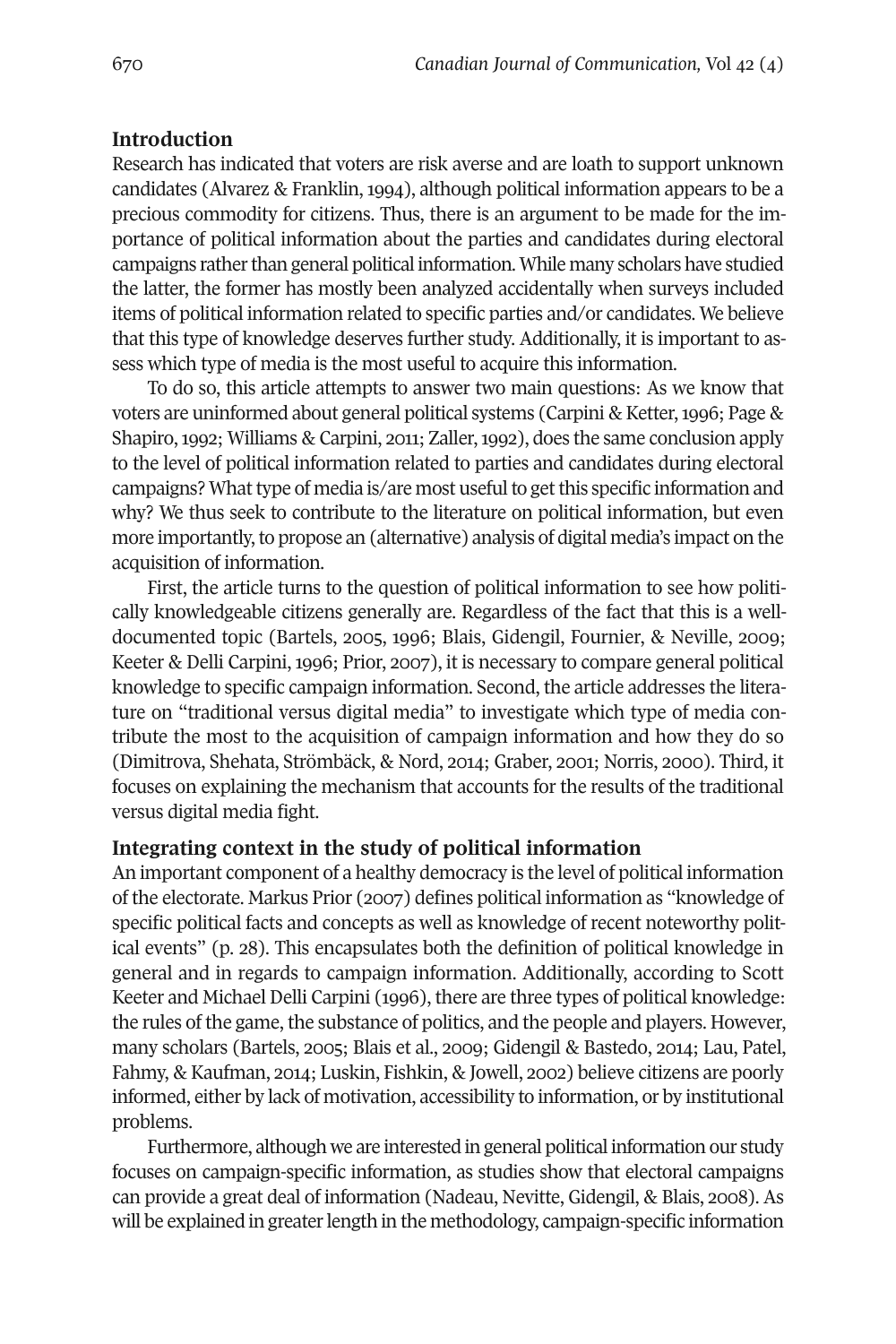pertains to information solely available during an electoral campaign, such as party pledges and party slogans.

#### *Political knowledge acquisition*

#### TradiTional media

Traditional media may be perceived as being in decline as a result of the emergence of digital media technologies, but it seems that their overall positive effect on the electorate's level of political information still stands. Richard Fox and Jennifer Ramos (2012) find that the use of traditional media, such as television, radio, and newspapers, is correlated with a greaterlevel of general political information. First, newspapers have the potential of providing a good amount of political information (Druckman, 2005), especially among more educated citizens, since information is presented in a more sophisticated manner than it is through television. Second, the integration of television in the intimacy of the home has great promise for political information. For one, the political coverage can provide a wide range of information thatis easierto understand than print news (Eveland & Scheufele, 2000; Graber, 2001). Being a less cognitively demanding media, television functions as a "knowledge leveller" (Neuman, 1976, p. 122), even if it might create a "knowledge gap" (Prior, 2005). Furthermore, this media exposes citizens to televised election coverage and it is argued that "infotainment" television shows provide information to specific groups that would not normally be exposed to it (Baum, 2003; Moy, Xenos, & Hess, 2005). As for radio, it has invited listeners, as of the 1990s, to participate in many radio shows that could increase the level of political information (Tolchin, 1996). However, Sidney Kraus and Dennis Davis (1976) have found that radio news may not be an effective source of political information since the emergence of television.

#### digiTal media

Although Pippa Norris (2000) finds a positive relationship between traditional media and political information in Europe and the United States, she also finds this type of relationship with internet consumption. Other authors have found similar results in European contexts (Dimitrova et al., 2014; Hendriks, Hageman, & van Snippenburg, 2004). However, there are two diverging points of view on the potential of digital media as democratic sources of political information. Cyber optimists believe the internet has a positive effect on information as it offers many opportunities for political participation and political engagement (Quintelier & Vissers, 2008), provides access to information (Bimber, 2003), reduces participation costs, and offers an interactive space for citizens and political leaders alike (Dimitrova et al., 2014). Indeed, digital media can be seen as an umbrella term that encompasses the Web 2.0 and its social media platforms, such as Twitter, which have the potential of providing a public sphere for political debate. Political blogs have also been of great interest to researchers of late, as they can provide information about a campaign and provide an accessible platform for politically involved citizens (Giasson, Raynauld, & Darisse, 2011). Furthermore, many political parties, namely at the federal level in Canada, have incorporated social media into their communication strategy (Cross, Mallow, Small, & Stephenson, 2015). Hence, it is argued that digital media will have positive and potentially strong effects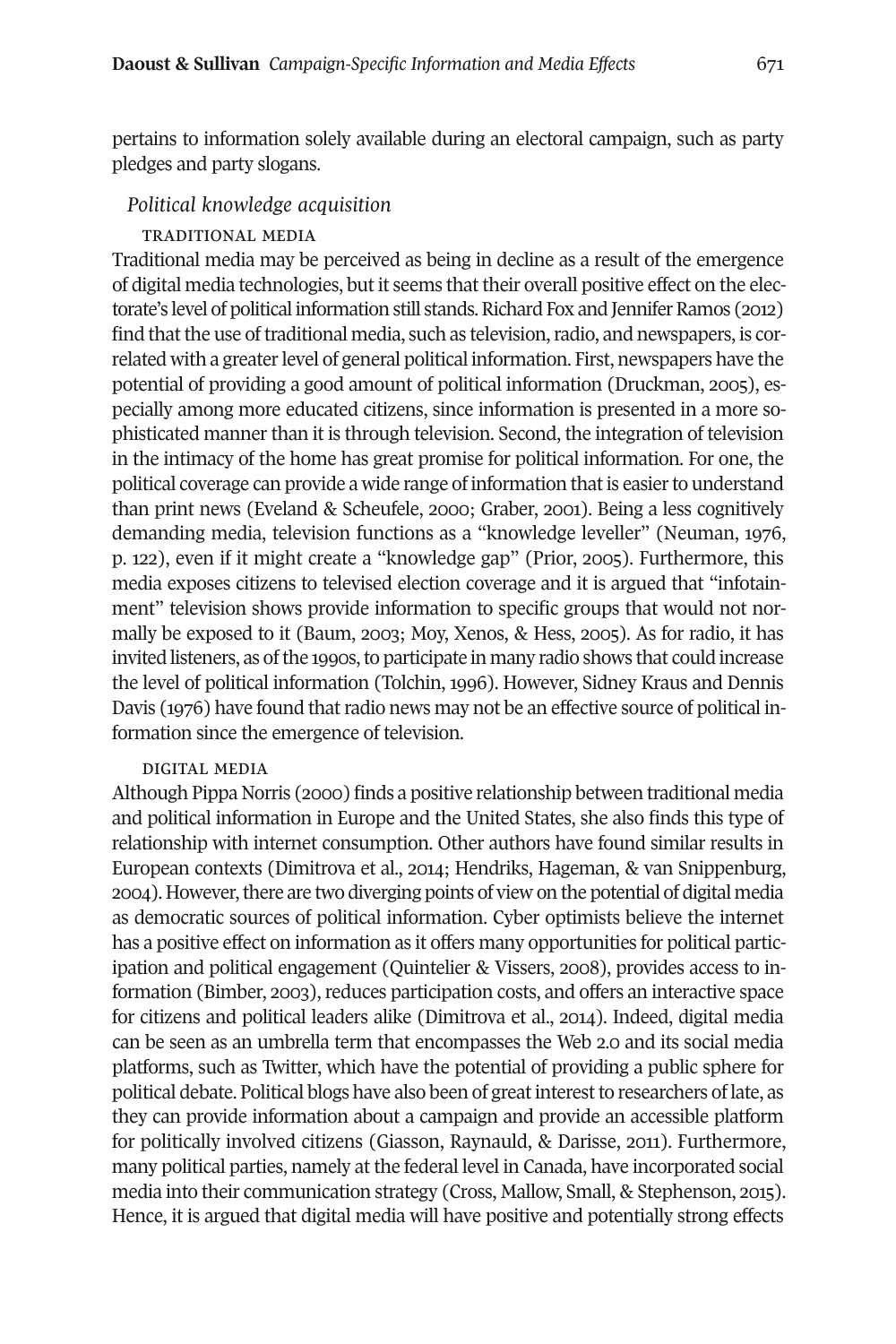on political participation and knowledge (Jarvis, 2010; Norris, 2001).Indeed, it provides an easier access to multiple news sources digitally (Dimitrova et al., 2014) and a digital public sphere (Dalhgren, 2005).

On the other hand, while acknowledging the potential benefits of digital media, cyber pessimists have a more prudent point of view. They are somewhat sceptical about digital media technologies, believing that traditional media are central and that digital media are (at best) only complementary. They also believe conversations may not be more informed and pertinent, as they may be similar to real-life discussions (Chadwick, 2006).Additionally, Zoe Oxley (2012) has found that greater access to and diversity of sources does not necessarily mean a more informed electorate, whereas Prior (2005) advances that the efficiency of the effects of media depends on the personal preferences (which act as moderating variables) of citizens in regard to news and entertainment television shows. Additionally, researchers such as Alex Marland, Thierry Giasson, and Tamara Small (2014) have also studied the degree to which political elites use digital opinion research to curate their communication strategy.

## **The importance of political information and the trap of building up an echo chamber**

Regardless of the prevalence of politics in most societies, there is considerable literature on the fact that the electorate is politically uninformed. According to Larry Bartels (1996), lack of information can lead to decisions that are contradictory with one's values, interests, and opinions. Political information is very precious to citizens, butthere are considerable gaps in the level of political knowledge of the citizenry, which may be explained by many factors, such as motivation, partisanship, and media consumption to name but a few. With a greater access to information provided by digital media, these motivated electors may browse a vast array of news and political content. However, they may also curate the content they are exposed to according to their party identification (Keeter & Delli Carpini, 2003). Citizens thus have the possibility ofreinforcing previous biases by seeking news sources that support pre-existing attitudes (Nie, Miller, Golde, Butler, & Winneg, 2010), political beliefs (Garrett, 2009), and preferences (Prior, 2005). This shows a fragmentation of citizens into politically likeminded groups (Sunstein, 2001). This can be a result of selective exposure (Feldman & Price, 2008; Mutz, 2006) and can create echo chambers, in which like-minded users share similar views and opinions, which can in turn limit the acquisition of political information. According to Leon Festinger (1957), citizens who wish to curate their informational environment can be explained by the theory of cognitive dissonance. Following this theory, the electorate may enjoy consuming information that confirms their decision. Furthermore, these echo chambers, where preconceived opinions and partisan beliefs are reinforced, can also generate a homophilic user base. In this sense, a homophilic user base is generally limited in its attitudes, information, and interactions (McPherson, Smith-Lovin, & Cook, 2001).

## **Hypotheses**

As we are unable to know the extent to which citizens are knowledgeable about campaign-specific information, we focus on traditional and digital media. Going against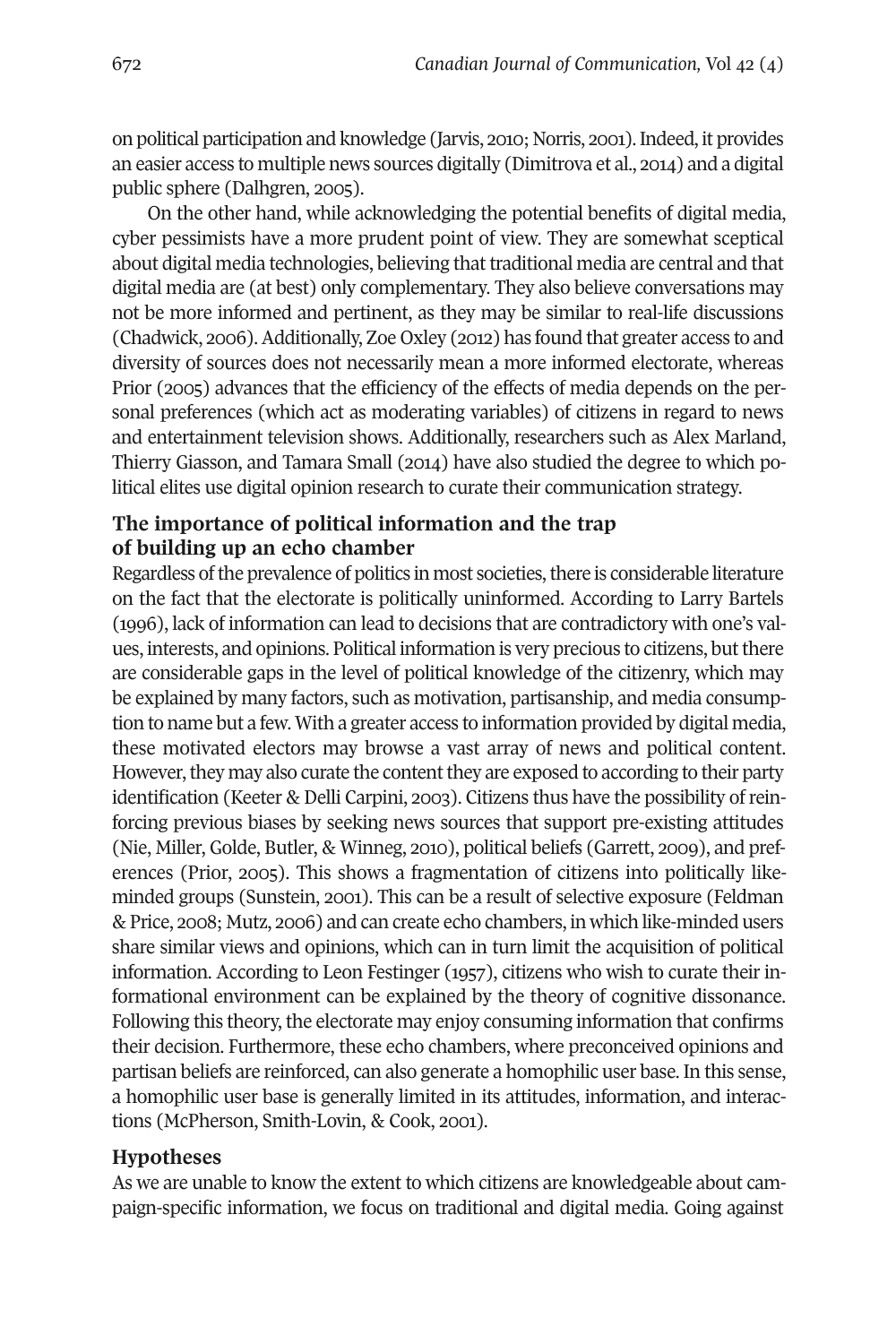conventional wisdom that traditional media are in decline and offer a broader spectrum of political information in comparison to digital media (Dizard,1997; Webster & Phalen, 1997), we argue that traditional media are more useful to learn this kind of information. The rationale is that digital media is more prone to a self-selection bias than traditional media. Hence, our hypotheses go as follows:

*Hypothesis 1*: Traditional media are more useful than digital media to acquire political information concerning the campaign. Furthermore, the literature reviewed leads us to believe that self-selection bias could affect one's informational environment and one's level of political knowledge.

*Hypothesis 2*: The greater the self-selection bias, the less useful a media will be in acquiring political information.

## **Method and indicators**

We use datasets from the Making Electoral Democracy Work project (Blais, 2010). This international collaboration studies elections in five different countries. We excluded Switzerland and Germany because indicators used were not the same in these countries and thus do not enable comparison. This left us with Canada, France, and Spain for a total of six elections in two different regions for each country. In Canada, we studied two regional elections, namely the Ontario (2011) and Québec (2012) elections. Provence-à-Côte-d'Azur and Ile-de-France are the regions analyzed in France during the legislative election of 2012, and finally,the regions of Madrid and Catalonia in Spain during the national election in 2012.

The selected cases offer a range of several elections functioning under different rules during electoral campaigns. Most importantly, the selected cases present different media systems. Following Daniel Hallin and Paolo Mancini (2004), France and Spain are in a "Mediterranean" or "Polarized Pluralist" media system and Canada is a "Liberal" model. The majorfeatures differentiating these systems are the level of political parallelismand reporters' professionalization. In France and Spain, the level of political parallelism—the link between political actors and the media—is quite important, while it is very low in a Liberal system. Furthermore, the reporters are less professionalized in the Polarized Pluralist model and, consequently with the political parallelism, instrumentalization for political purposes is not rare. On the contrary, there is a strong professionalization and non-institutionalized self-regulation in the Liberal model. Moreover, there are some interesting regional differences in Spain and Canada, as they both have a region with a strong attachment to regional identity. Hence, regional elections in Catalonia and Québec are considered more important than other regional elections.

Another methodological feature concerns the period studied. It is limited to 2011 and 2012. Since then social media has become more prominentin electoral campaigns, as the user base has grown. For example, Twitter had 100 million users in 2011 whereas there were more than 320 million users in 2016. Furthermore, political parties have also adopted other types of social media platforms, such as Instagram and Snapchat, which was not the case during the period studied. Hence, further research should be conducted in order to test if our results stand several years later.

The survey design is always the same. Surveys were quota-based internet questionnaires that ensure the diversity of the sample in terms of socioeconomic back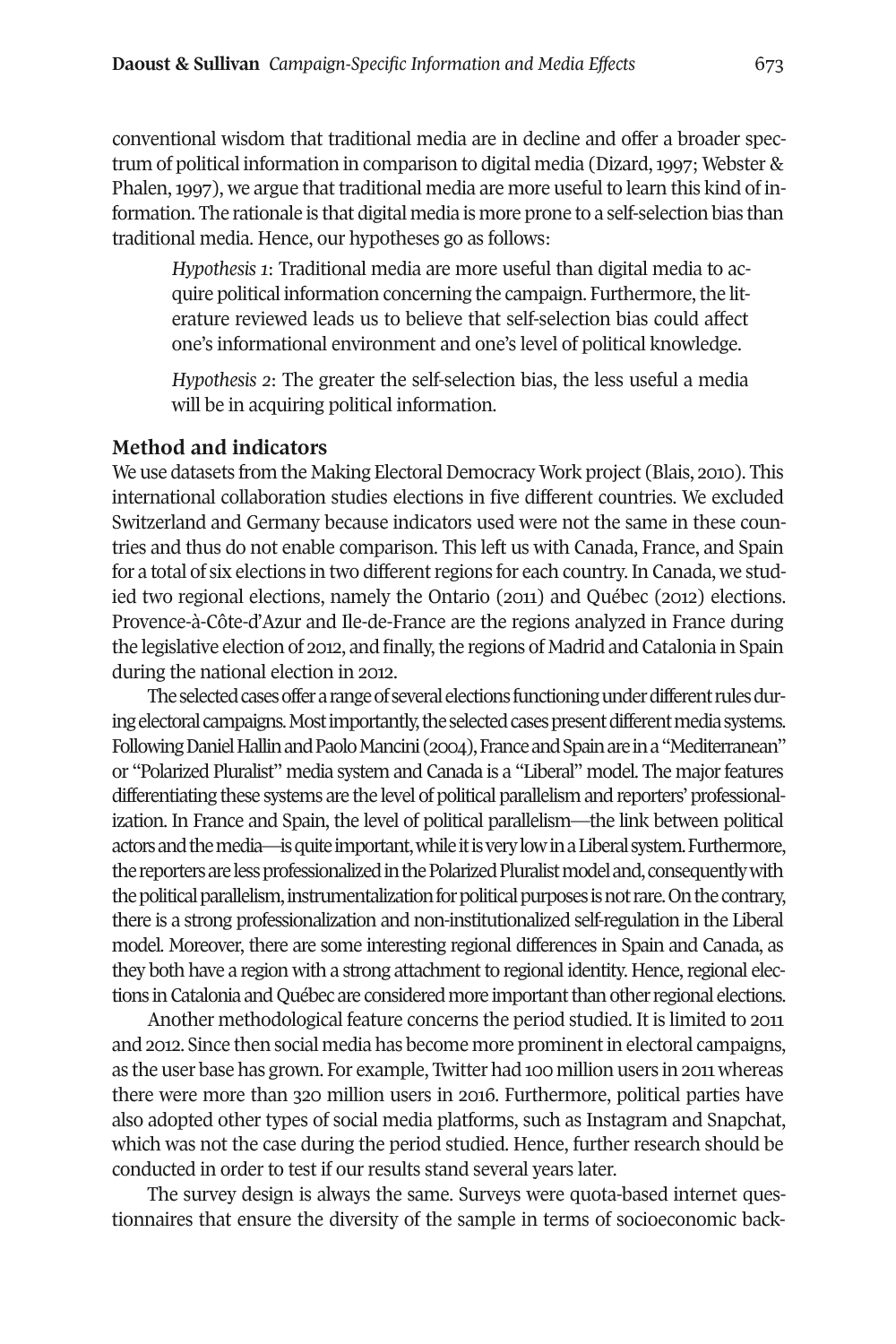ground.Afirst wave was conducted during the two weeks preceding election day, and a second wave was conducted a week later. The pre-electoral wave reached about 1,000 respondents while the post-electoral wave reached around 750 voters, for an average 75 percent follow-up response rate. To correct the attrition rate between the two waves, and other potential biases, we weight our sample according to age, gender, education, region, mother tongue, and turnout.

## *Operationalization*

Our main variables ar[e](#page-10-1) campaign-specific information and media consumption regarding the campaign.<sup>1</sup> Campaign information is measured by specific pledges that parties made during the campaign, as well as the party slogan. For every election, respondents were asked to associate three promises to the correct party. Each pledge and slogan is coded 1 if the respondent associates it correctly with the party and 0 if not. Respondents were asked to associate three pledges to the correct party, as well as three slogans. This measure is rescaled in a continuous way from 0 to 1. Forthe media consumption regarding the campaign, the questions are straightforward and they directly ask in the post-electoral wave: "Using a scale from 0 to 10, where 0 means 'no attention at all' and 10 'a lot of attention,' how much attention did you pay to news about the election [on television/in the newspaper/on the radio/on the internet/on Twitter]." These measures are also rescaled from 0 to 1.

In regards to digital media, the frontier between each type of media is blurred. However, we believe that the only problematic confusion is between internet and newspapers. For example, if a respondent listens to the radio online, we consider this to be a traditional media. The same rational applies to a respondent who watches a television show online. Hence, there is only one very specific unclear situation, which is between internet and newspapers, as some may wonder what to think of a respondent who reads the *Globe & Mail* or *La Presse* online, rather than the traditional printed format. We believe this is not too problematic for three reasons. First, it concerns only one situation between two media. Second, even in this case, it does not concern all individuals who use both types of media. Some willread the printed newspaper, but also read articles online and the distinction will not be blurred. Third, the descriptive statistics on the media consumption does not appear as exaggerating either one media or the other.

Another concern about this indicator is related to respondents' capacity to recall sources of information and their possible overestimation due to social desirability. We believe it is not impossible, without being overwhelming. Furthermore, when one looks at the media consumption distribution, the scores are not that high. This is probably due to the fact that the question specifies that it is about media consumption for political purposes. The distribution of media consumption allows us to be rather confident that this potential problem does not affect the results.

For the vote choice, we took the reported vote from the respondents. Finally, we included several controls such as age, gender, education (coded 1 if the respondent did some postsecondary education or more and 0 if not), and general political information, which is measured by associating the promises and slogans with [th](#page-10-0)e correct political party (the same way that people associated slogans and pledges). 2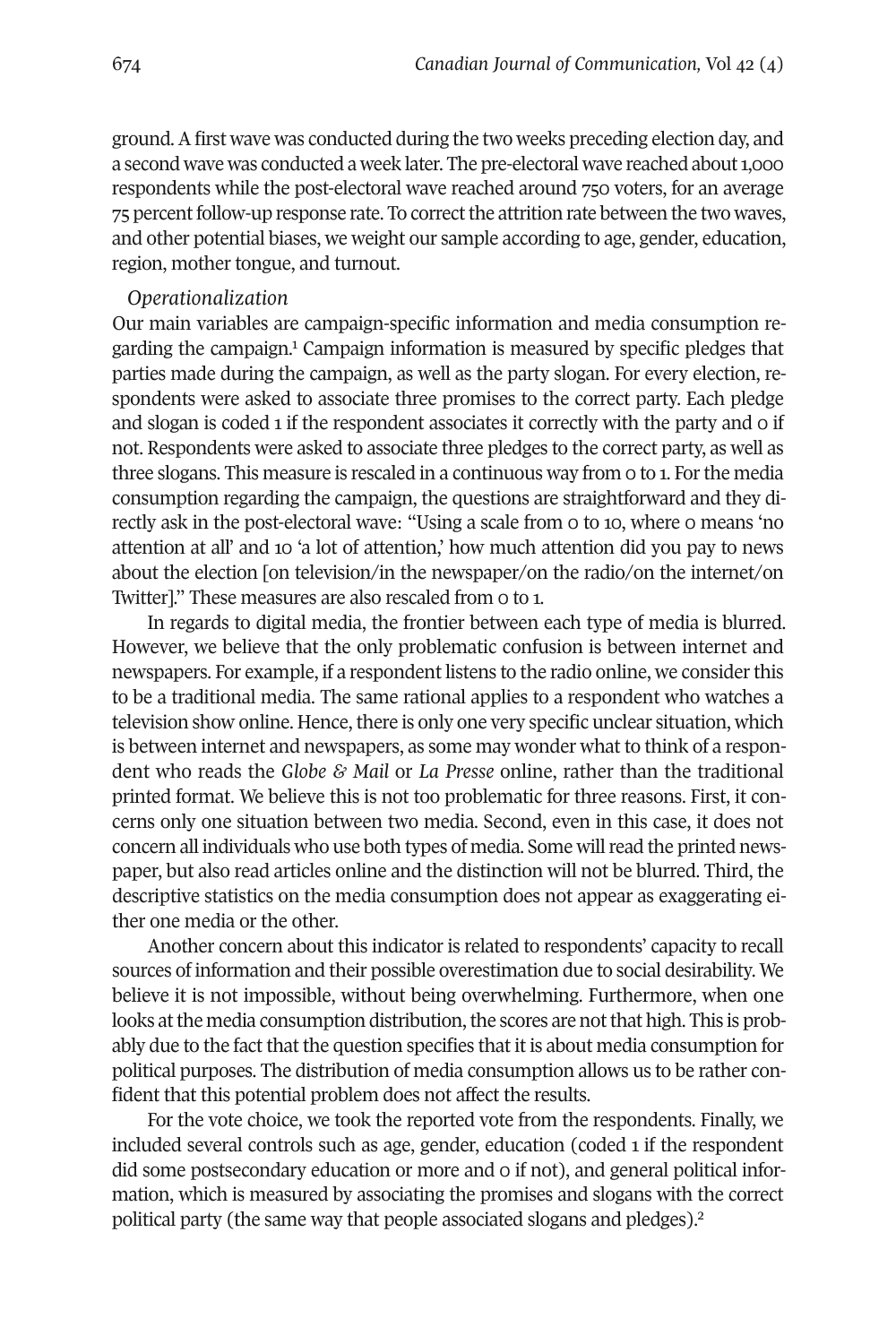## **Results**

We first assess if voters are as uninformed in terms of campaign-specific information as they are in terms of general politics as reviewed in the literature. Figure 1 suggests that voters are more knowledgeable about general information than campaign-specific facts. Voters can recognize leaders with much more accuracy than party pledges and slogans. The overall mean of campaign-specific information is 0.44, compared to 0.76 for general political information. In other words, citizens managed to access information about the campaign and correctly match about 45 percent of the slogans and promises asked. While scholars already know that citizens pay much more attention to politics during elections, these prove to be mixed. Since about 45 percent of the survey respondents answered our campaign-specific items correctly, the interpretation ofthis resultis a question of seeing the glass half empty or half full. Ourinterpretation is that despite the fact that these results are not the best way to depict citizen's political competences, it displays a more nuanced picture of the conventional wisdom, which depicts a politically uninformed citizen. What is much clearer is that citizens are doing much better when it comes to general political information.

**Figure 1: Campaign-specific information versus general political information**







*Note:* Bars display mean of campaign's political information. *N* = 3376

For example, Keeter and Delli Carpini (1996) often refer to the fact that only 30 percent of American citizens—which represents the ignorant median voter—can name either senators of their state. Furthermore, the level of basic knowledge of governmental institutions and how they work is very low, as exemplified by the fact that very few can identify the party in control of Congress (Neuman, 1986). We argue that questions tapping general political information are much easier than asking respondents to associate slogans and pledges to the correct party, thus reinforcing our generous interpretation of these results.

We now analyze the impact of five different types of media: newspaper, television, radio, internet, and Twitter. Media consumption forthese different media is shown in Table 1. Three main patterns emerge concerning their relative consumption: first, television is always the most consumed media, second, there is almost no difference between the consumption of newspaper, radio, and internet, and third, Twitter is by far the least popular media used by citizens during electoral campaigns. It is worth noting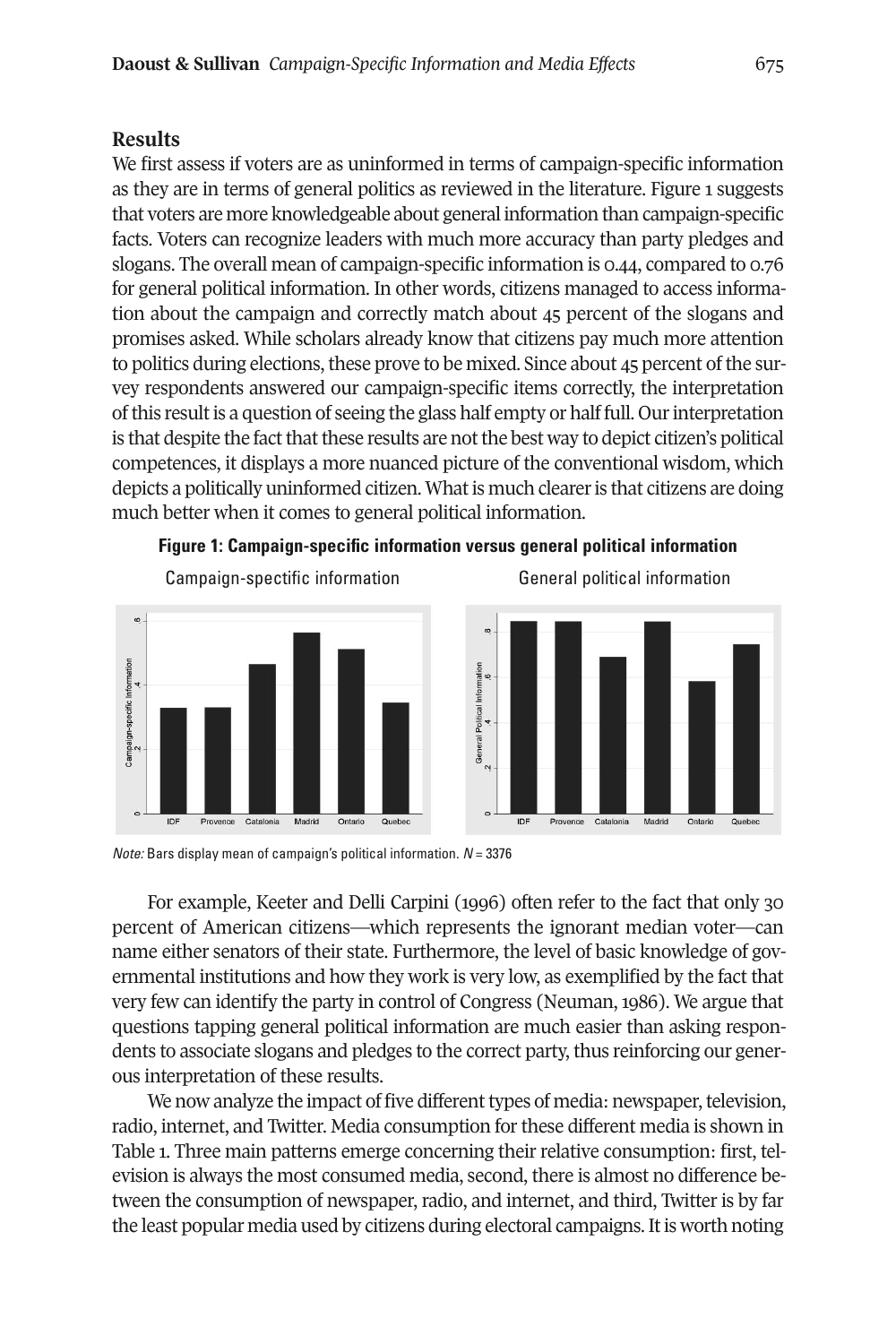some regional differences. However, the three patterns noted above stand in each region. As expected, regions characterized by a strong identity consume more political media content. For example, respondents from Québec score higher for every media. More specifically regarding digital media, Québec citizens have a mean of 0.40 versus 0.29 for Ontarians. Furthermore, Twitter has a mean of 0.09 for Québeckers and .05 for Ontarians.

|             | Newspaper | Television | Radio | Internet | Twitter |
|-------------|-----------|------------|-------|----------|---------|
| Media       | .39       | .60        | .33   | .39      | ٠ιυ     |
| consumption | .34)      | (.31)      | (.33) | (.35)    | (.22)   |

**Table 1: Media consumption**

*Note:* mean of media consumption; standard errors in parentheses.

As the surveys were conducted online, it is probable that political internet consumption will be overestimated. However, we believe this should not be a problem as the data realistically shows that the internet is not a clear outlier of the distribution. In fact, it is simply not the case as its consumption is close to that of other media. We now turn to the analysis of media effects in the learning process. To do so, we regress these media types, including control variables to isolate their independent effect on campaign's political information. Results are displayed in Table 2.

|                                     | Model 1              | Model 2              | Model 3              | Model 4              | Model 5              | Model 6              | Model 7              |
|-------------------------------------|----------------------|----------------------|----------------------|----------------------|----------------------|----------------------|----------------------|
| Age                                 | $0.001***$           | $0.001***$           | $0.001***$           | $0.001***$           | $0.002***$           | $0.002***$           | $0.001***$           |
|                                     | (0.00)               | (0.00)               | (0.00)               | (0.00)               | (0.00)               | (0.00)               | (0.00)               |
| Female                              | $-0.061***$          | $-0.060***$          | $-0.061***$          | $-0.061***$          | $-0.061***$          | $-0.059***$          | $-0.056***$          |
|                                     | (0.01)               | (0.01)               | (0.01)               | (0.01)               | (0.01)               | (0.01)               | (0.01)               |
| Education                           | $0.039***$           | $0.032***$           | $0.030***$           | $0.036***$           | $0.034***$           | $0.036***$           | $0.021***$           |
|                                     | (0.01)               | (0.01)               | (0.01)               | (0.01)               | (0.01)               | (0.01)               | (0.01)               |
| Interest                            | $0.016***$           | $0.012***$           | $0.015***$           | $0.015***$           | $0.014***$           | $0.015***$           | $0.012***$           |
|                                     | (0.00)               | (0.00)               | (0.00)               | (0.00)               | (0.00)               | (0.00)               | (0.00)               |
| Partisanship                        | $0.020*$             | $0.018*$             | $0.022**$            | $0.021**$            | $0.020*$             | $0.022**$            | $0.019*$             |
|                                     | (0.01)               | (0.01)               | (0.01)               | (0.01)               | (0.01)               | (0.01)               | (0.01)               |
| General<br>political<br>information | $0.305***$<br>(0.02) | $0.298***$<br>(0.02) | $0.292***$<br>(0.02) | $0.307***$<br>(0.02) | $0.299***$<br>(0.02) | $0.309***$<br>(0.02) | $0.292***$<br>(0.02) |
| Newspaper                           |                      | $0.083***$<br>(0.02) |                      |                      |                      |                      | $0.065***$<br>(0.02) |
| TV                                  |                      |                      | $0.039**$<br>(0.02)  |                      |                      |                      | 0.014<br>(0.02)      |
| Radio                               |                      |                      |                      | $0.030*$<br>(0.02)   |                      |                      | $-0.013$<br>(0.02)   |

**Table 2: Different media, different impact on political information**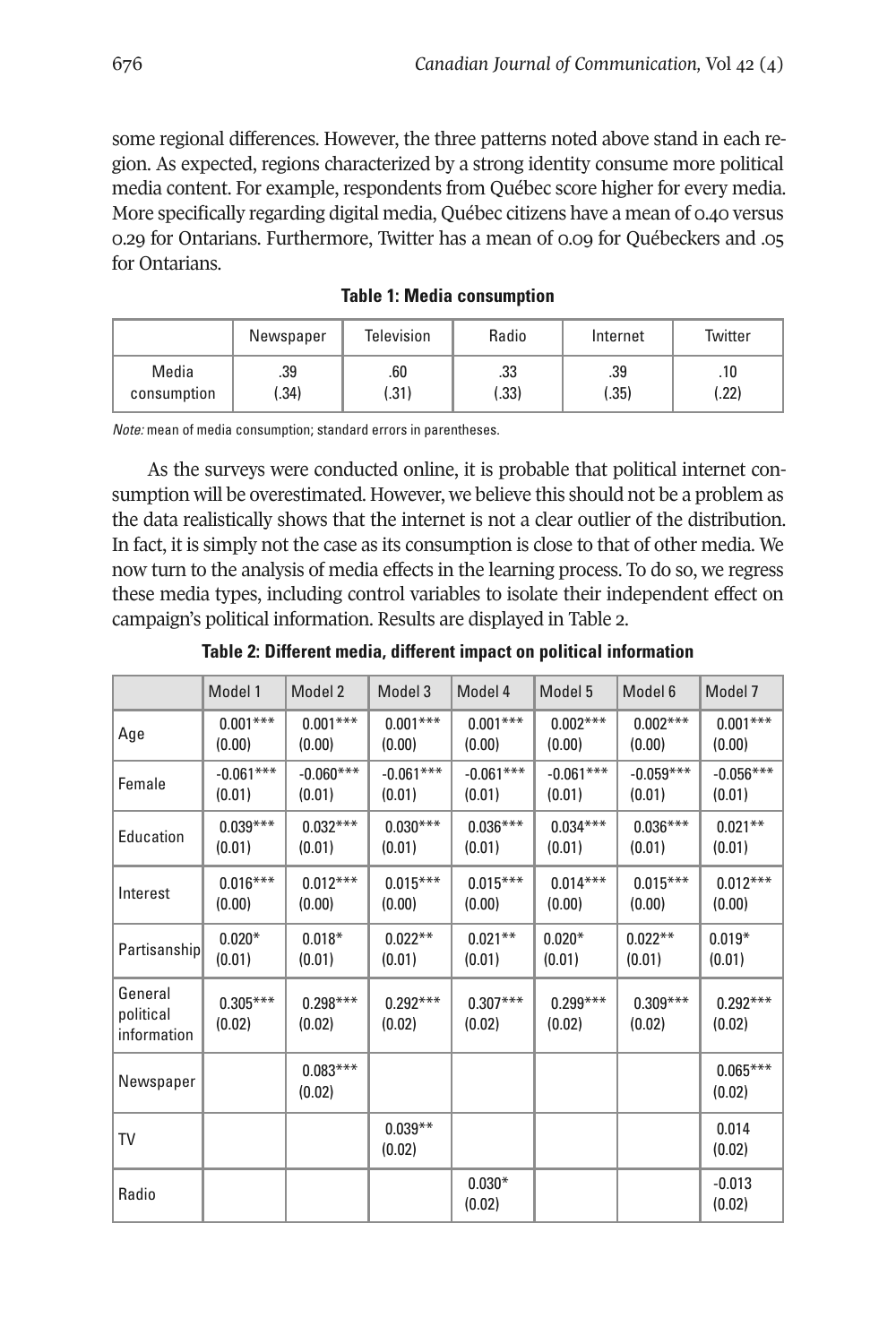|                | Model 1               | Model 2               | Model 3               | Model 4               | Model 5               | Model 6               | Model 7               |
|----------------|-----------------------|-----------------------|-----------------------|-----------------------|-----------------------|-----------------------|-----------------------|
| Internet       |                       |                       |                       |                       | $0.058***$<br>(0.02)  |                       | $0.040**$<br>(0.02)   |
| Twitter        |                       |                       |                       |                       |                       | 0.014<br>(0.02)       | $-0.026$<br>(0.02)    |
| Constant       | $-0.131***$<br>(0.03) | $-0.121***$<br>(0.03) | $-0.128***$<br>(0.03) | $-0.134***$<br>(0.03) | $-0.141***$<br>(0.03) | $-0.138***$<br>(0.03) | $-0.135***$<br>(0.03) |
| R <sup>2</sup> | 0.32                  | 0.33                  | 0.32                  | 0.33                  | 0.33                  | 0.33                  | 0.33                  |
| $\overline{N}$ | 3471                  | 3454                  | 3356                  | 3451                  | 3454                  | 3387                  | 3272                  |

**Table 2: (continued)**

*Notes:* \* p < 0.10, \*\* p < 0.05, \*\*\* p < 0.01; standard errors in parentheses. A fixed effect for every election is included (not shown) in the regression.

First, there is nothing new here concerning the socio-demographic variables: young voters as well as women are less knowledgeable (Keeter & Delli Carpini, 1996), while more educated citizens possess more campaign-specific information. Furthermore, partisanship matters in the sense that people who feel close to a party are more knowledgeable than non-partisans. Media consumption variables are displayed in bold. Overall, newspapers and internet have the greatest (significant) impact on the acquisition of campaign-specific information. Every type of media in models 2–6 express a positive relation (as expected), meaning that a greater consumption of a media, irrespective of if it is a traditional or a new one, increases significantly. To a lesser extent, television and radio, both traditional media, also have a positive impact. We can thus conclude that both traditional and digital media are useful to learn political information related to a campaign.

When combined in the last model, some changes appear: radio and television lose their significance while Twitter becomes negative. The rationale for the changes observed for Twitter and internet is intriguing. Our intuition was that a negative relationship might be explained by a self-selection exposure. Taking into account that Twitter is an ideal platform for partisans to build a selective network and thus be exposed to homogeneous information, we believe that most Twitter users build their own digital echo chambers, which could explain our results.

To test this rationale, which was formalized by our second hypothesis, we tested two different models in Table 2. Models 1 and 2 include the very same variables, but the former focuses on non-partisans while the later focuses exclusively on partisans. The results produced are quite surprising. The media's coefficients on non-partisans are positive as expected, with the exception of radio, which can be explained by Susan Tolchin (1976). Also noteworthy is the fact that only newspapers are a significant predictor of the political knowledge. It is surprising that television does not have the expected significant positive impact (Baum, 2003; Chafee, Zhao, & Leshner, 1994) and that Twitter, often considered a breeding ground for echo chambers, displays a positive coefficient. This gives us a hint that non-partisans might not be build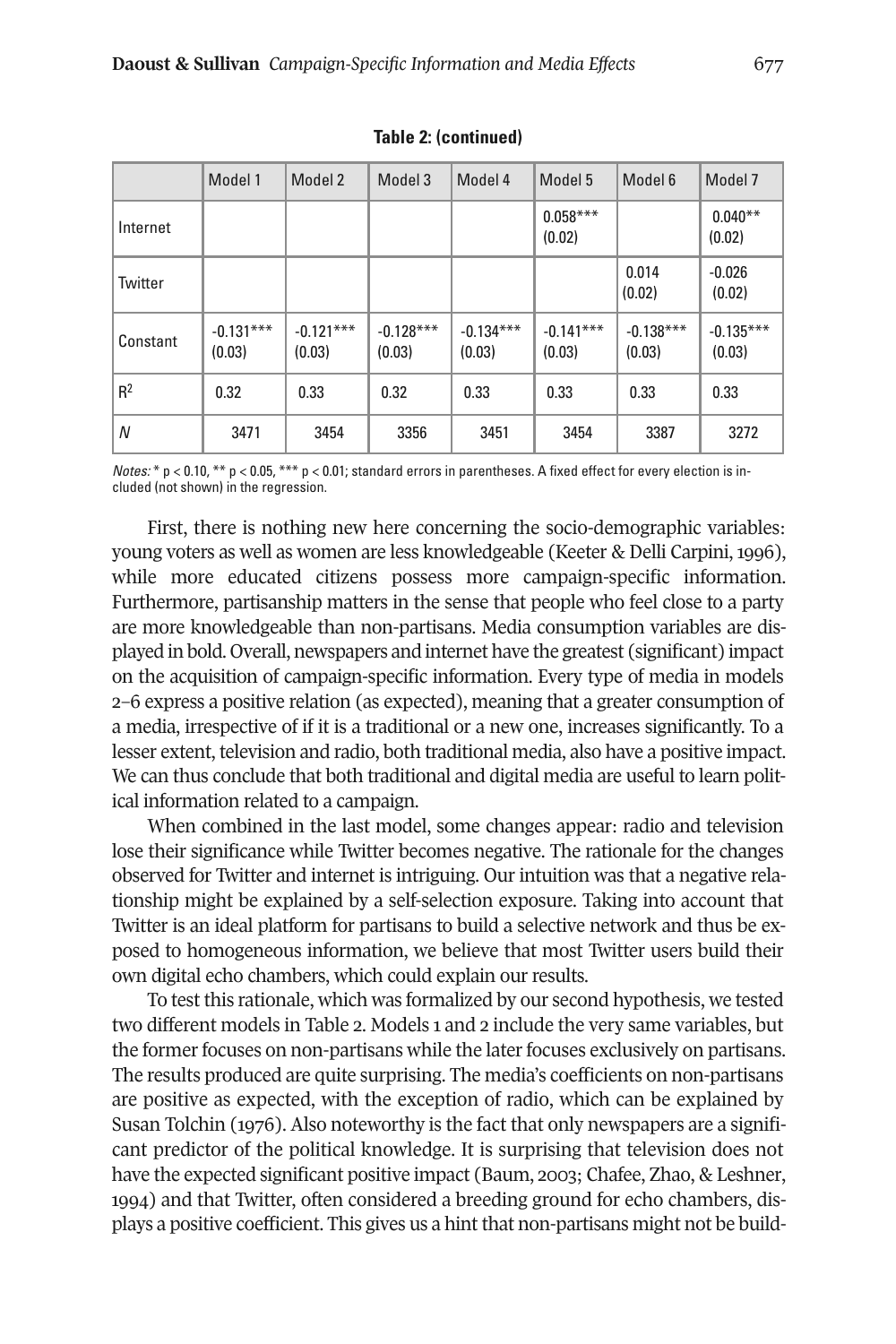ing an echo chamber, but we will need to compare them with partisans, which the second model does.

The second model also provides a great deal of surprises. With the exception of the internet, the consumption of every type of media becomes *less* useful to acquire political information comparatively to Model 1. Newspapers are still positive and significant, although the magnitude of the effect is less important. Television and radio display negative coefficients (i.e., for a partisan, the more she consumes television, the less she acquires political knowledge related to the campaign). More importantly for our echo chamber rationale is the result for Twitter. While we can postulate that non-partisans are less subject to the construction of an echo chamber on this media, our results confirm that the reverse is also true: partisans build their homogeneous network and reinforce their knowledge without exiting their isolated inner circle. Model 1 displays a positive coefficient for non-partisans, while partisans using Twitter are more subject to a negative impact. It is thus useful to differentiate this specific media versus internet in general. We find support for our second hypotheses that highlights the build up of an echo chamber

as the mechanism that partially explains media's impact on political information.

This leads us to believe that partisanship not only hinders one's ability to learn new campaign-specific information but it also affects traditional media, which are generally believed to be a source of varied and rather objective information. At least, they should be more so than digital media.

Having a different measure to separate Twitter from the rest of internet is very useful as we can test whether this platform, with the most potential of a self-selection bias, has a negative impact once it interacts with partisanship. As expected, partisans on Twitter learn less information than non-partisans. In sum, we can say that, *ceteris paribus*, traditional media are more useful to acquire information as predicted by our first hypotheses, but not because they are—contrary to our second hypotheses—less susceptible of creating an echo chamber. We find evidence of a self-selective mechanism concerning

### **Table 3: Media consumption and political information on partisans and non-partisans**

|                   | Model 1         | Model 2     |  |  |
|-------------------|-----------------|-------------|--|--|
|                   | On non-partisan | On partisan |  |  |
|                   | $0.001***$      | $0.001***$  |  |  |
| Age               | (0.00)          | (0.00)      |  |  |
| Female            | $-0.047***$     | $-0.069***$ |  |  |
|                   | (0.01)          | (0.01)      |  |  |
| Education         | $0.028*$        | 0.014       |  |  |
|                   | (0.01)          | (0.02)      |  |  |
| Interest          | $0.011***$      | $0.015***$  |  |  |
|                   | (0.00)          | (0.00)      |  |  |
| General political | $0.308***$      | $0.241***$  |  |  |
| information       | (0.03)          | (0.04)      |  |  |
|                   | $0.076***$      | $0.049*$    |  |  |
| Newspaper         | (0.03)          | (0.03)      |  |  |
| TV                | 0.040           | $-0.026$    |  |  |
|                   | (0.02)          | (0.03)      |  |  |
| Radio             | $-0.013$        | $-0.018$    |  |  |
|                   | (0.02)          | (0.02)      |  |  |
| Internet          | 0.016           | $0.071***$  |  |  |
|                   | (0.02)          | (0.02)      |  |  |
| Twitter           | 0.030           | $-0.088***$ |  |  |
|                   | (0.03)          | (0.03)      |  |  |
| Constant          | $-0.153***$     | $0.224***$  |  |  |
|                   | (0.04)          | (0.05)      |  |  |
| R <sup>2</sup>    | 0.33            | 0.35        |  |  |
| N                 | 1786            | 1486        |  |  |
|                   |                 |             |  |  |

*Notes:* \* p < 0.10, \*\* p < 0.05, \*\*\* p < 0.01; standard errors in parentheses. A fixed effect for every election is included (not shown) in the regression.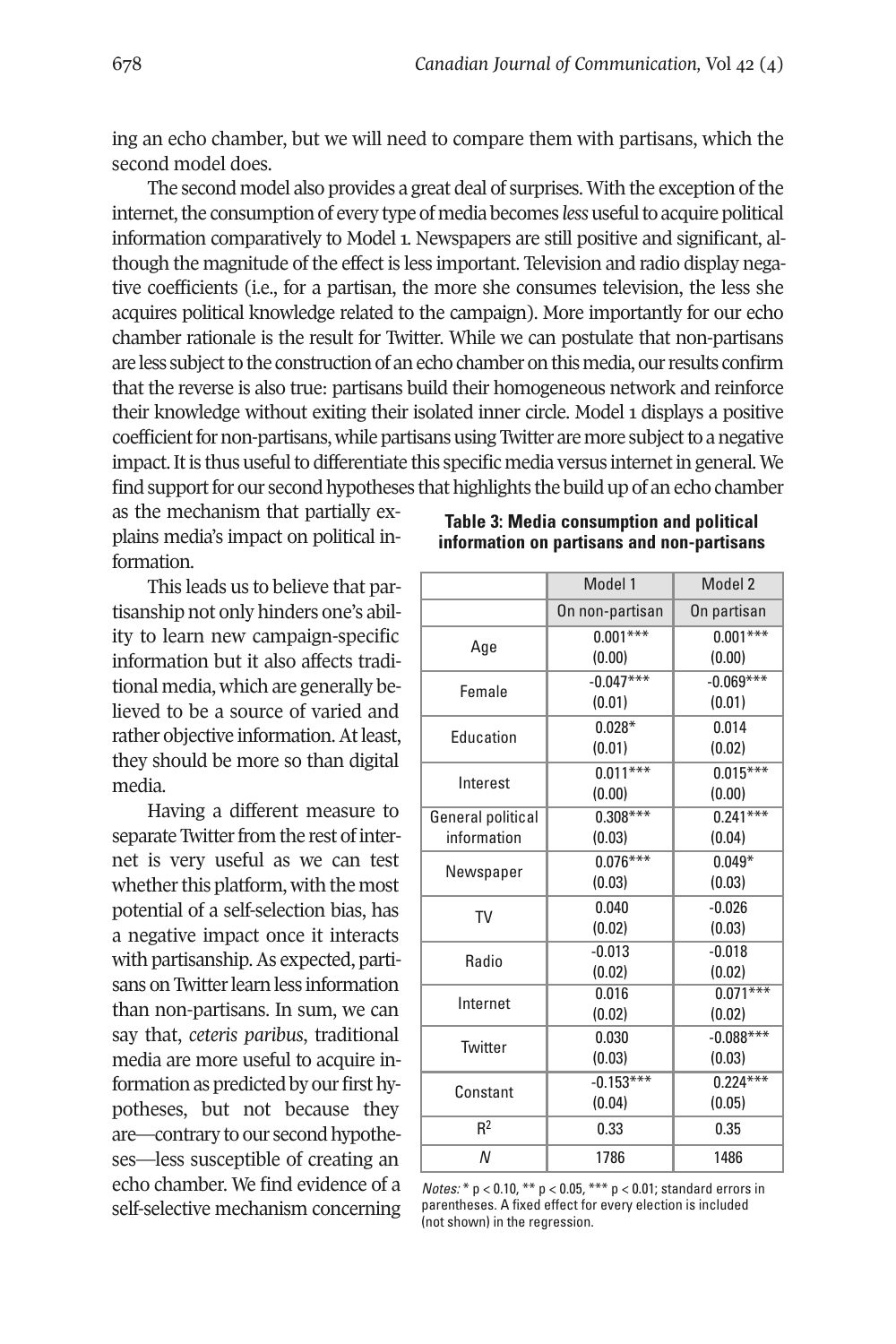a particular social media platform (Twitter), but as a whole, internet appears to be less affected by this mechanism that reduces political learning. The predicted probabilities shown in Table 3 sum up the rationale.

## **Conclusion**

This research fills two gaps in the literature. We first aimed to answer the general question "Do people know more about electoral campaigns than they do about general politics?". Our results suggest that, in general, citizens are not more informed about electoral campaigns than they are about politics. However, our results also suggest that the political knowledge landscape may not be as bleak as is shown in the literature. For example, respondents were able to correctly associate about 45 percent of campaign-specific information items. We also examined different types of media and their impact on campaign-specific information acquisition and found that traditional media can in fact prove to be more useful to acquire information, with newspapers having the largestimpact. These results support our first hypothesis. However, upon examining media effects on partisan versus non-partisan respondents, differences generated by the creation of an echo chamber appear. In this sense, Twitter can be vulnerable to a self-selection bias in the consumption of information and hence be less helpful for partisans, even though the internet in general persists to have a positive (and significant) impact, even on partisans. In fact, this impact is larger for partisans than nonpartisans. Surprisingly, traditional media are less useful when we focus on partisans and hints that they are not less vulnerable to a self-selection information environment that would affect the level of political information. Additionally, results hold under robustness controls and apply in six regions within three democracies.

#### <span id="page-10-1"></span><span id="page-10-0"></span>**Notes**

1. For more information about the datasets and the exact question wording, see Making Electoral Democracy Work (n.d.).

2. Contrary to campaign-specific items, the identity of leaders is known in the years leading to the election and thus can be used as a good proxy for a general political information indicator.

#### **References**

- Alvarez, R. Michael, & Franklin, Charles. (1994). Uncertainty and political perception. *Journal of Politics*, *56*(3), 671–689.
- Bartels, Larry. (1996). Uninformed votes: Information effects in presidential elections. *American Journal of Political Science*, *40*(1), 194–230.
- Bartels, Larry. (2005). Homer gets a tax cut: Inequality and public policy in the American mind. *Perspectives on Politics*, *3*(1), 15–31.
- Baumn, Matthew A. (2003). Soft news and political knowledge: Evidence of absence or absence of evidence? *Political Communication*, *20*(2), 173–190.
- Blais, Andre, Gidengil, Elisabeth, Fournier, Patrick, & Neville, Neil. (2009). Information, visibility and elections: Why electoral outcomes differ when voters are better informed. *European Journal of Political Research*, *48*(2), 258–280.
- Bimber, Bruce. (2001). Information and political engagement in America: The search for effects of information technology at the individual level. *Political Research Quarterly*, *54*(1), 53–67.
- Bimber, Bruce. (2003). *Information and American democracy: Technology in the evolution of political power*. Cambridge, UK: Cambridge University Press.
- Bimber, Bruce, & Davis, Richard. (2003). *Campaigning online. The Internet in U.S. elections*. Oxford, UK: Oxford University Press.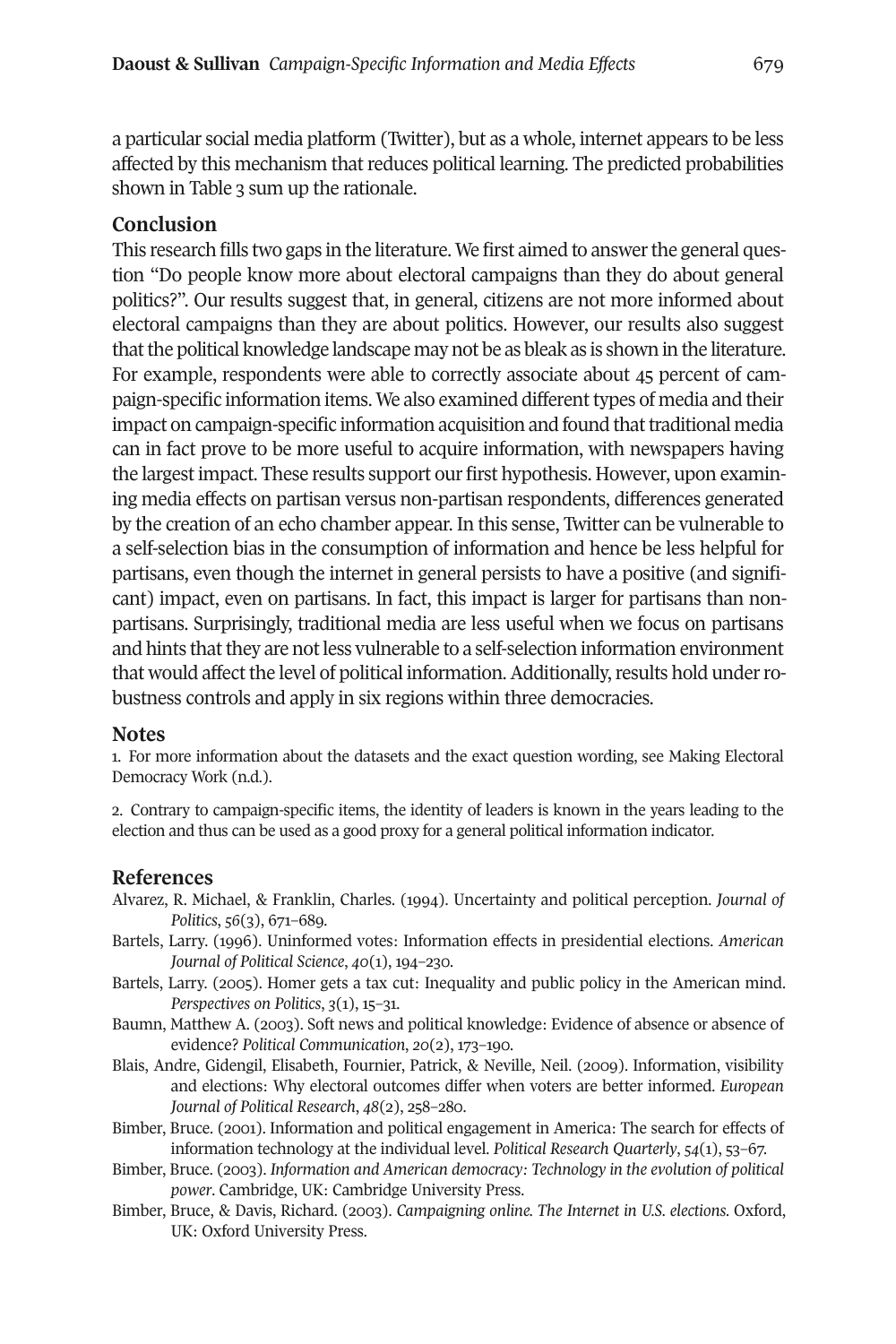- Chadwick, Andrew. (2006). *Internet politics: States, citizens, and new communication technologies*. New York, NY: Oxford University Press.
- Chafee, Steven, Zhao, Xinshu, & Leshner, Glenn. (1994). Political knowledge and the campaign media of 1992. *Communication Research*, *21*(3), 305–324.
- Cross, William P., Mallow, Jonathan, Small, Tamara A., & Stephenson, Laura B. (2015). *Fighting for votes: Parties, the media, and voters in an Ontario election*. Vancouver, BC: UBC Press.
- Dahlgren, Peter. (2005). The internet, public spheres, and political communication: Dispersion and deliberation. *Political Communication*, *22*(2), 147–162.
- Dimitrova, Daniela V., Shehata, Adam, Strömbäck, Jesper, & Nord, Lars W. (2014). The effects of digital media on political knowledge and participation in election campaigns evidence from panel data. *Communication Research*, *41*(1), 95–118.
- Dizard, Wilson Jr. (1997). *Old media. New media* (2nd ed). White Plains, NY: Longman.
- Druckman, James N. (2005). Media matter: How newspapers and television news cover campaigns and influence voters. *Political Communication*, *22*(4), 463–481.
- Eveland Jr., William P., & Scheufele, Dietram A. (2000). Connecting news media use with gaps in knowledge and participation. *Political Communication*, *17*(3), 215–237.
- Feldman, Lauren, & Price, Vincent. (2008). Confusion or enlightenment? How exposure to disagreement moderates the effects of political discussion and media use on candidate knowledge. *Communication Research*, *35*(1), 61–87.
- Ferrell, David M., & Schmitt-Beck, Rüdiger. (2002). *Do political campaigns matter? Campaign effects in elections and referendums*. New York, NY: Routledge.
- Festinger, Leon. (1957). *A theory of cognitive dissonance*. Stanford, CA: Stanford University Press.
- Fox, Richard, & Ramos, Jennifer. (2012). *iPolitics. Citizens, elections, and governing in the new media era*. Cambridge, UK: Cambridge University Press.
- Garrett, R. Kelly. (2009). Echo chambers online? Politically motivated exposure among internet news users. *Journal of Computer-Mediated Communication*, *14*(2), 265–285.
- Giasson, Thierry, Raynauld, Vincent, & Darisse, Cyntia. (2011). Hypercitizens from a distinct society: Characterizing Quebec's political bloggers' online and offline political involvement. *International Journal of Interactive Communication Systems and Technologies*, *1*(2), 29–45.
- Gidengil, Elisabeth, & Bastedo, Heather. (2014)*. Canadian democracy from the ground up: Perceptions and performances*. Vancouver, BC: UBC Press*.*
- Graber, Doris. (2001). *Processing politics: Learning from television in the Internet age*. Urbana, IL: University of Illinois Press.
- Hallin, Daniel C., & Mancini, Paolo. (2004). *Comparing media systems: Three models of media and politics*. Cambridge, UK: Cambridge University Press.
- Hendriks Vettehen, Paul, Hageman, Carlo, & van Snippenburg, Leo. (2004). Political knowledge and media use in the Netherlands. *European Sociological Review, 20*(5), 415–424.
- Jarvis, Sharon E. (2010). [Review of the book *Communicator-in-Chief: How Barack Obama Used New media Technology to win the White House*, edited by John Allen Hendricks and Robert Denton, Jr.]. *Presidential Studies Quarterly*, *40*(4), 800–802.
- Keeter, Scott, & Delli Carpini, Michael X. (1996). *What Americans know about politics and why it matters*. New Haven, CT: Yale University Press.
- Kraus, Sidney, & Davis, Dennis K. (1976). *The effects of mass communication political behavior*. University Park, PA: Pennsylvania State University Press.
- Lau, Richard, Patel, Parina, Fahmy, Dalia. F., & Kaufman, Robert. R. (2014). Correct voting across thirtythree democracies: A preliminary analysis. *British Journal of Political Science, 44*(2), 239–259.
- Luskin, Robert, Fishkin, James, & Jowell, Roger. (2002). Considered opinions: Deliberative polling in Britain. *British Journal of Political Science*, *32*(3), 455–487.
- Making Electoral Democracy Work. (n.d.). *Voter behaviour*. URL: [http://electoraldemocracy.com](http://electoraldemocracy.com/voter-behaviour) [/voter-behaviour](http://electoraldemocracy.com/voter-behaviour) [June 2017].
- Marland, Alex, Giasson, Thierry, & Small, Tamara A. (2014). *Political communication in Canada*. Vancouver, BC: UBC Press.